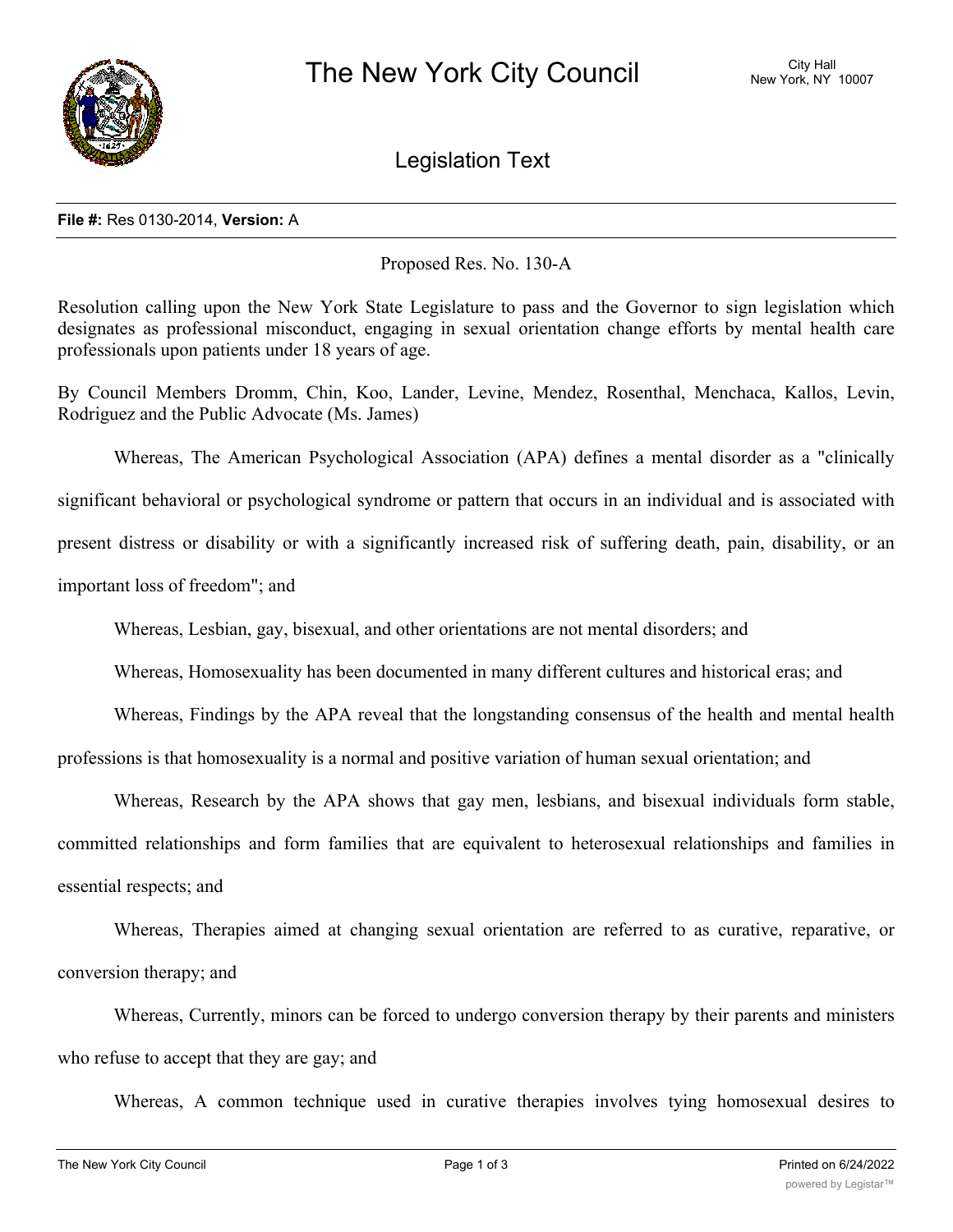## **File #:** Res 0130-2014, **Version:** A

emotional wounds in early childhood and, in some cases, to early sexual abuse; and

Whereas, According to the APA, all major national mental health organizations have officially expressed concerns about therapies promoted to modify sexual orientation; and

Whereas, For example, the American Psychoanalytic Association believes that efforts to repair an individual's sexual orientation are against the fundamental principles of psychoanalytic treatment and often result in substantial psychological pain; and

Whereas, The promotion of curative therapies reinforces stereotypes and contributes to a negative climate for the lesbian, gay, bisexual, and transgender (LGBT) community; and

Whereas, The Human Rights Campaign, the nation's largest LGBT rights organization, has reported significant evidence of harm to LGBT youth resulting from attempts to change their sexual orientation; and

Whereas, For example, LGBT youth whose families reject their sexual orientation are eight times more likely to have attempted suicide, six times more likely to report high levels of depression, three times more likely to use illegal drugs, and three times more likely to be at high risk for HIV and STDs; and

Whereas, An APA task force, Appropriate Therapeutic Responses to Sexual Orientation, released a 2009 report reviewing existing research on the efficacy of reparative therapy and found that there was very little methodologically sound research on sexual orientation change efforts and that it is unlikely these efforts would be able to reduce same-sex attraction; and

Whereas, The APA task force concluded that sexual orientation change efforts can pose critical health risks to lesbian, gay, and bisexual people, including confusion, depression, guilt, helplessness, hopelessness, and a feeling of being dehumanized; and

Whereas, According to the APA, beneficial responses by a therapist treating an individual who is troubled about his or her same-sex attraction include helping that person cope with social prejudice against homosexuality, and successfully resolving issues associated with and resulting from internal conflicts; and

Whereas, Furthermore, mental health professional organizations, such as the APA, call on their